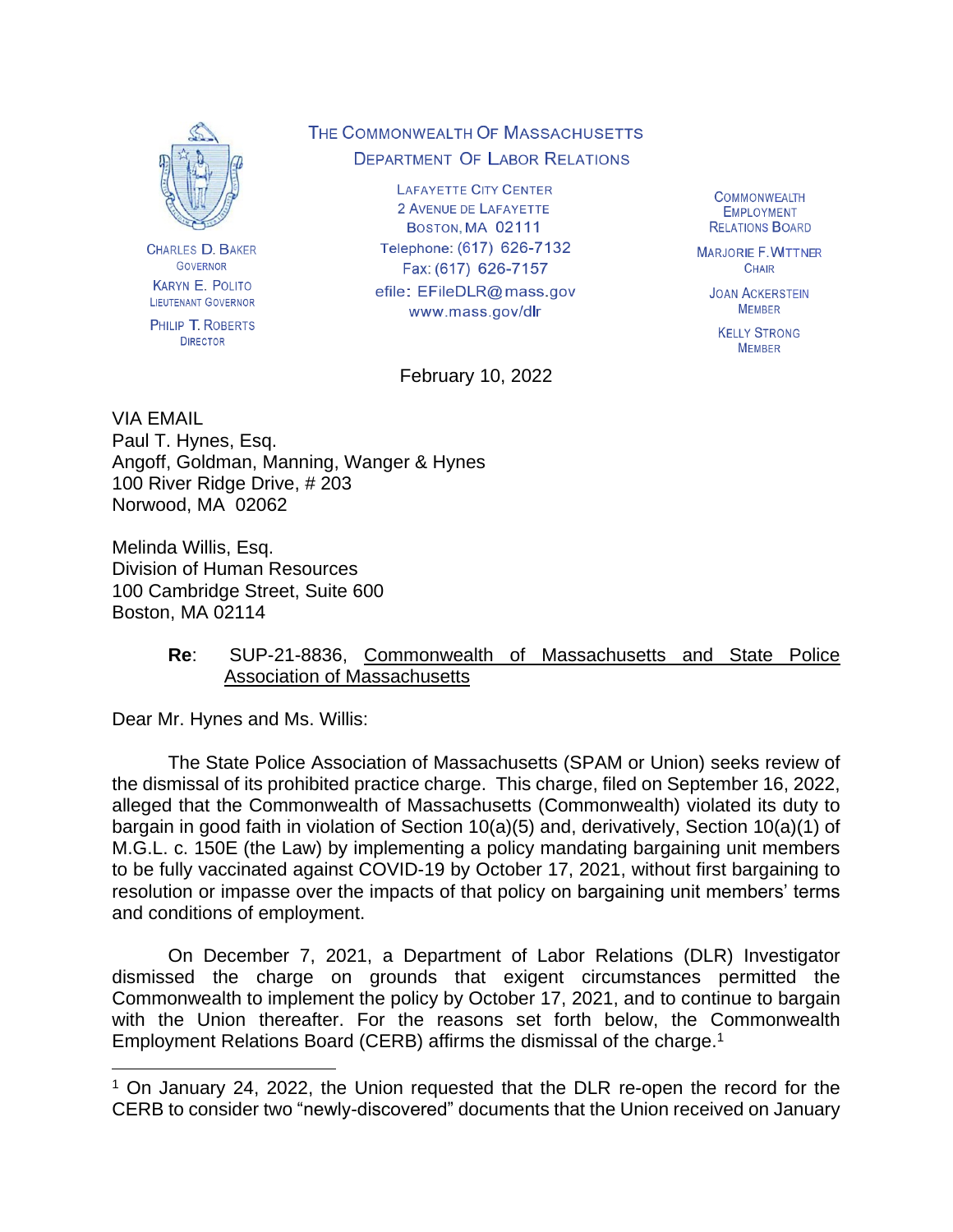# Background

The relevant facts, which we derive from the dismissal letter, the parties' investigation exhibits, and by taking administrative notice of a number of orders that Governor Baker has issued in connection with the ongoing COVID-19 pandemic, are largely undisputed and briefly summarized as follows.

### Governor's Orders

On March 10, 2020, Governor Baker declared a state of emergency arising out of the COVID-19 pandemic. Since then, the Governor has issued a series of orders, both emergency and executive, to respond to the COVID-19 pandemic in an effort to limit its spread, reduce the pressure placed on the Commonwealth's health care system and protect the safety and health of all residents of the Commonwealth. See Governor's Declaration pursuant to General Laws Chapter 17, Section 2A (May 28, 2021) (describing purpose of emergency orders in second paragraph.)<sup>2</sup> Pertinent to this matter is Executive

<sup>2</sup> The COVID-19 emergency orders were issued pursuant to the Governor's authority under the Civil Defense Act and M.G.L. c. 17, §2A, which states:

Upon declaration by the governor that an emergency exists which is detrimental to the public health the commissioner may, with the approval of the governor and the public health council during such period of emergency, take such action and incur such liabilities as he may deem necessary to assure the maintenance of public health and the prevention of disease.

On May 28, 2021, the Governor rescinded the March 10, 2020 state of emergency effective June 15, 2021, due to, among other things, "sustained improvements in the public health data beginning in February 2021 [that were] attributable most directly to the development and effective distribution to the public of safe, highly effective, and free COVID-19 vaccines." See [Order Rescinding Restrictions and Terminating SOE 5.28.21](https://www.mass.gov/doc/covid-19-order-69)  [\(No. 69\).pdf | Mass.gov](https://www.mass.gov/doc/covid-19-order-69) (last visited February 7, 2022). On the same day, however, he issued a second order declaring a modified state of emergency pursuant to his authority under M.G.L. c. 17, §2A, to allow the Public Health Commissioner to, among other things, "extend or adopt measures to facilitate COVID-19 testing and vaccination of all populations throughout the Commonwealth. . . " See Signed Public Health Declaration [5.28.21.pdf | Mass.gov](https://www.mass.gov/doc/covid-19-modified-public-health-emergency-may-28-2021) (last visited February 7, 2022). In declaring a modified public health emergency, the Governor cited, among other things, varying vaccination rates throughout the Commonwealth, continued hospitalizations due to COVID-19, continued vulnerability to severe disease of certain populations despite high rates of vaccination, and, presciently, the emergence of new variants that may be more contagious or resistant to vaccines.

<sup>21, 2022</sup> from the Massachusetts State Police in response to an information request. DLR Director Philip Roberts denied that request on January 25, 2022.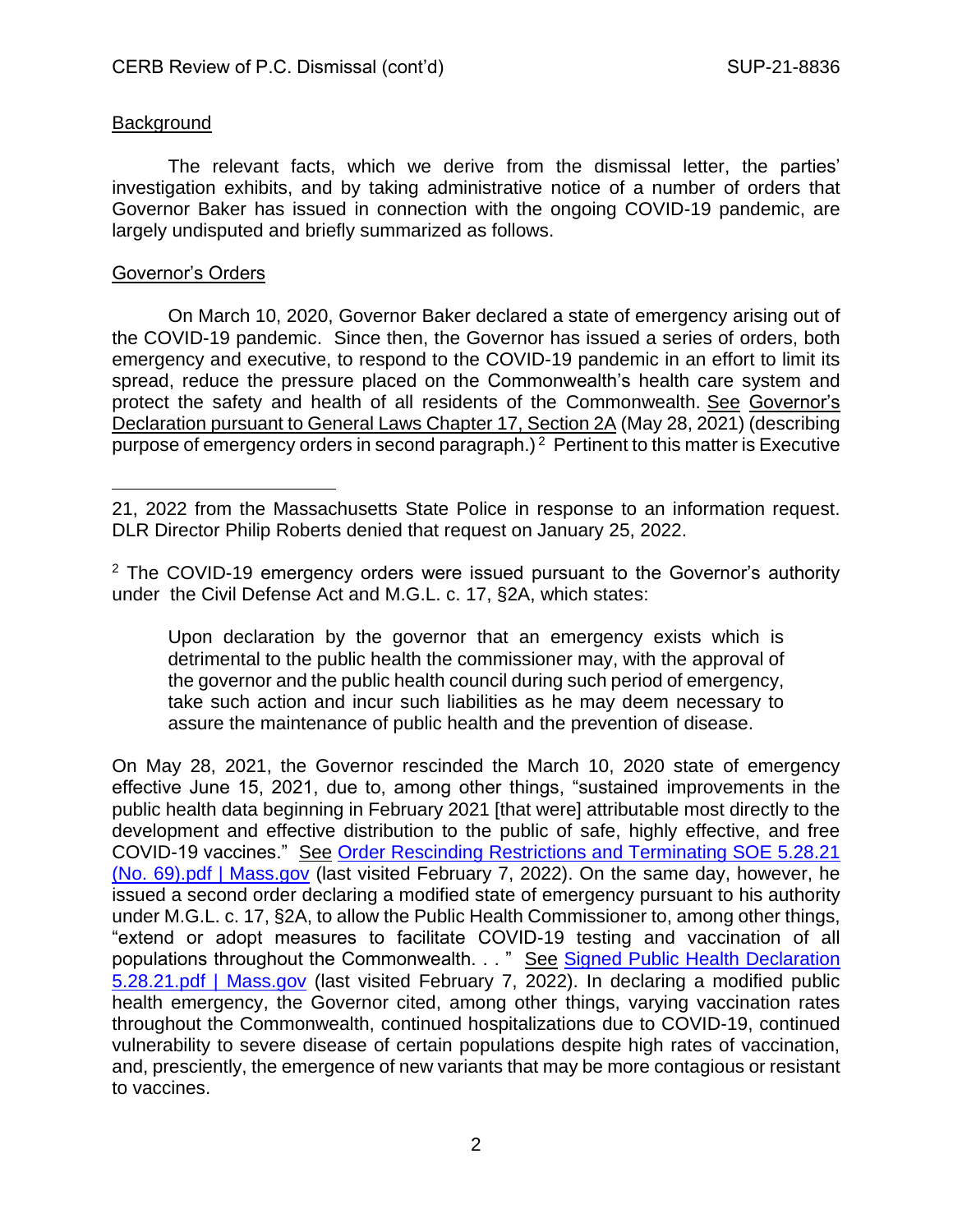Order 595 (Order or EO 595), titled, "Implementing a Requirement for COVID-19 Vaccination for the Commonwealth's Executive Department Employees." Unlike the Governor's previous COVID-19 related orders, EO 595 was directed exclusively at all executive department employees and was issued pursuant to the Governor's authority as the "supreme executive magistrate" of the Commonwealth, as set forth in Part. II, c. 2, §1, Art. 1 of the Constitution of the Commonwealth.

The policy underpinnings of the vaccine mandate are stated throughout the Order. Its preamble contains six "whereas" declarations concerning the safety and efficacy of vaccines, including that the vaccine is the most effective tool for combating COVID-19 and for preventing hospitalization and severe disease and that "the executive department of the Commonwealth, as the largest employer in the State, can lead in promoting policies to ensure the health and safety of all Massachusetts workers and residents." The final "whereas" declaration states that "achieving full vaccination among the executive department workforce is necessary to ensure that the executive department can provide the full measure of public services due to the residents of the Commonwealth." Following the declarations, Section 1 declares that it is the Commonwealth's policy that "all executive department employees" be "required to demonstrate that they received COVID-19 vaccination and maintain full COVID-19 vaccination as a condition of continuing employment."<sup>3</sup>

Section 2 of the Order requires the Human Resources Division (HRD) to "establish and issue a written policy requiring all executive department employees to require proof of COVID-19 vaccination" within 60 days of the Order (Policy). The Policy, to be implemented by the heads of the various executive department agencies, bureaus, departments, etc., had to include the following five elements:

- 1. a requirement that all executive department employees demonstrate no later than October 17, 2021 . . .that they have received COVID-19 vaccination and, going forward, that they demonstrate that they are maintaining full COVID-19 vaccination;
- 2. a procedure to allow limited exemption from the vaccine requirement for medical disability or sincerely held religious beliefs where a reasonable accommodation can be reached;
- 3. a method for documenting and verifying vaccination status for executive department employees that ensures that all information will be maintained confidentially and separate from personnel files;
- 4. appropriate allowance for use of Commonwealth provided sick leave or other time off for employees in order to obtain COVID-19 vaccination; and,
- 5. appropriate enforcement measures to ensure compliance, which shall include progressive discipline up to and including termination for non-compliance and

<sup>&</sup>lt;sup>3</sup> Section 1 also defines the terms "executive department" and "employee" for purposes of EO 595. There is no dispute that the Order pertained to members of SPAM's bargaining unit.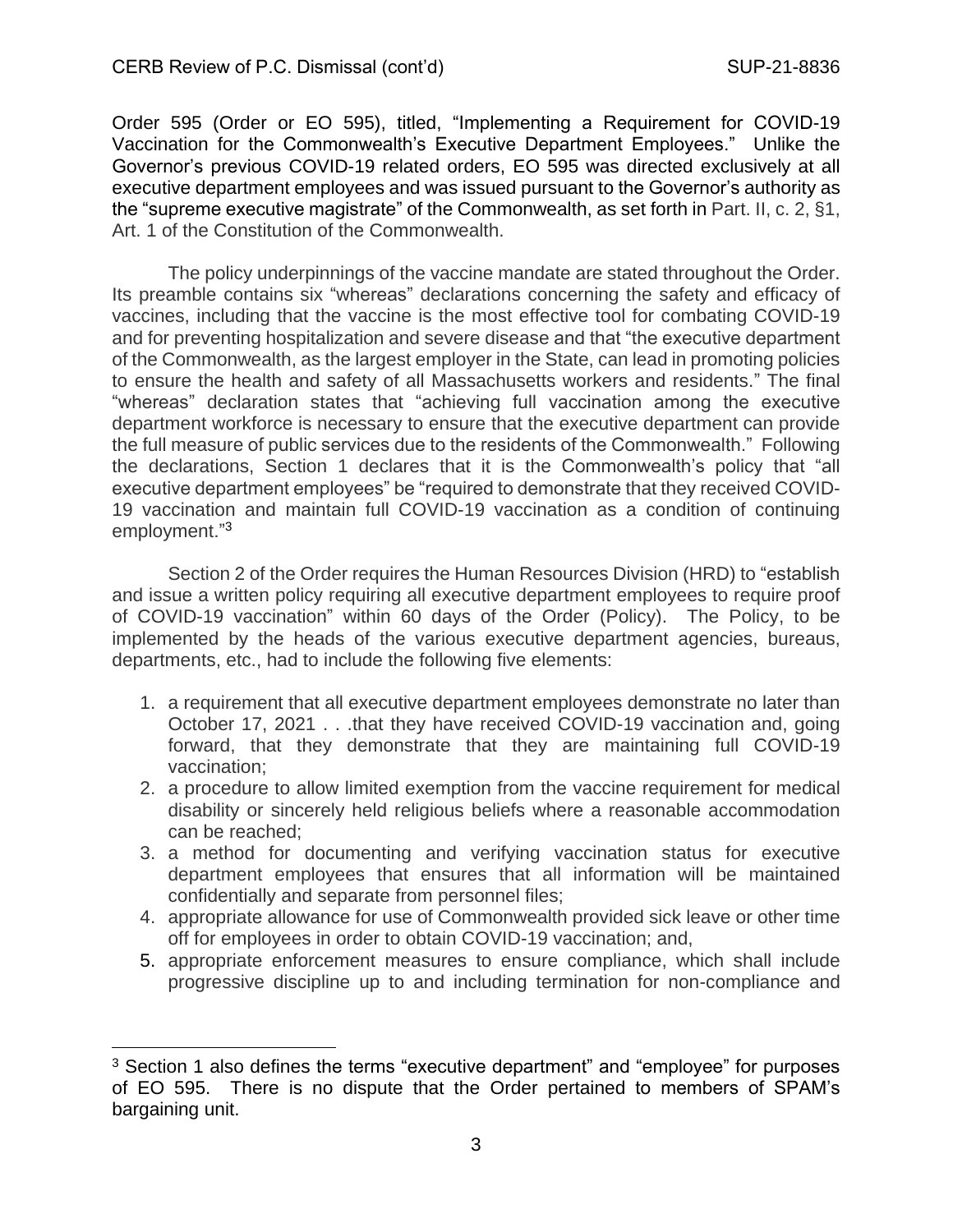termination for any misrepresentation by an employee regarding vaccination status.

### Commonwealth Outreach to SPAM and SPAM's Demand to Bargain

On the morning of August 19, 2021, John Langan (Langan), the Director of the Executive Office of Employee Relations (OER), notified the Union about the Order by sending an email to several Union agents, including Union counsel Paul Hynes (Hynes). Langan attached the email that HRD Assistant Secretary and Chief Human Resources Officer Jeff McCue (McCue) would be sending at noon to all Executive Department employees regarding EO 595. Langan asked the Union to provide him with "dates and times that would work for us to meet."

McCue's email stated in pertinent part that, "Today Governor Baker issued an Executive Order requiring all Executive Department employees to provide proof of vaccination against the COVID-19 virus on or before October 17, 2021." The email further stated that, by October 17, 2021, all employees would be required to provide proof that they have received either the required two doses of the Moderna or Pfizer vaccine or the single dose of the Johnson & Johnson (J&J) vaccine. McCue added that, "as new guidance regarding vaccine recommendations are updated by the CDC<sup>4</sup> to include booster doses in the future, Executive Department employees will be required to provide proof that they have received such doses by a deadline to be established."

McCue's email then discussed various elements of the forthcoming HRD Policy and union involvement in the process, stating:

In line with Governor Baker's Executive Order, the Human Resources Division will issue a corresponding policy explaining how staff can demonstrate receipt of the vaccine. Additional information about the reporting process and the reasonable accommodation process will be provided in the coming weeks. Equally important to these items in development is the engagement of all unions to ensure their interests and perspective are respected in this critical effort.

A few hours later, Hynes sent an email to Langan that included correspondence acknowledging SPAM's receipt of EO 595. Hynes stated that, "[s]ince the policy was announced without any prior notice or opportunity to bargain, SPAM is requesting that the Executive Order be put in abeyance pending the Employer meeting its bargaining obligations under the Law." The letter concluded, "Please be assured of . . . SPAM's commitment to continuing to work with the Employer to address the needs of the Commonwealth during the ongoing-COVID-19 pandemic." Langan responded via email a few hours later asking for a few dates, and stating, "I will strive to meet with you on the first available date." The investigation record does not contain any response from the Union.

<sup>4</sup> CDC is the acronym for the federal Centers for Disease Control and Prevention.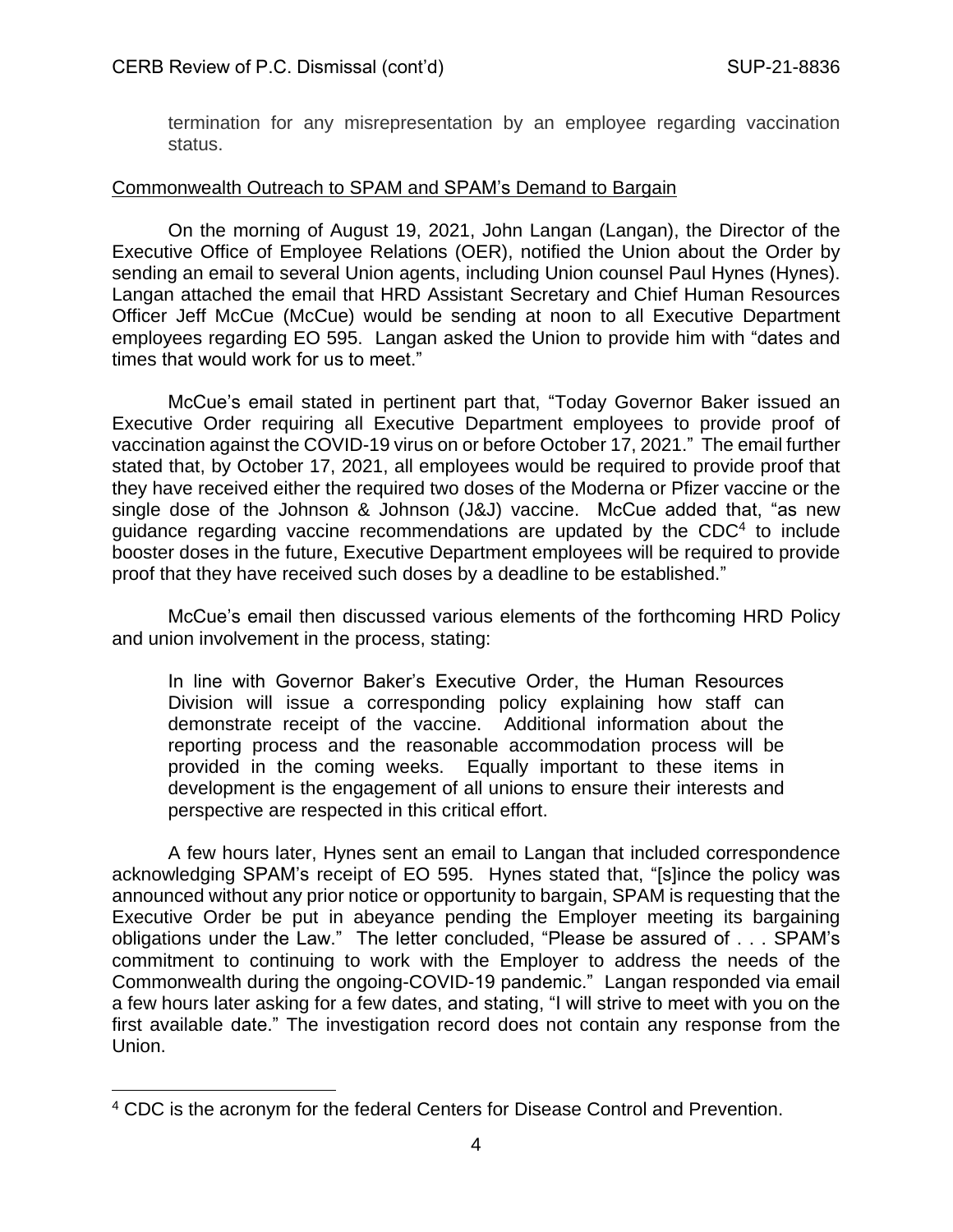# Bargaining – August 30-September 3

On August 23, 2021, Langan sent the Union the first draft of a Vaccine Verification policy. Among other things, the Draft Policy stated that EO 595 requires employees of Executive Department agencies to provide documentation that "they have received COVID-19 vaccination in order to prevent viral infection and transmission" and that it was "Executive Department policy that all employees demonstrate that they have received COVID-19 vaccination by October 17, 2021" with certain limited exemptions addressed in a separate section.

In the cover email, Langan noted that the parties were scheduled to meet for collective bargaining (over a successor contract) on August  $30<sup>th</sup>$ , and asked whether the Union wished to add the vaccine policy issue to the day's agenda or meet sooner. The parties exchanged emails later that day agreeing to meet on August 30<sup>th.</sup>

At the August  $30<sup>th</sup>$  meeting, the Union requested bargaining over three topics: 1) "reasonable alternatives" to the vaccine mandate itself, i.e., allowing those members who previously had contracted COVID or those that choose not to get the vaccine for personal, religious or medical reasons, to take a weekly test and wear a mask instead of becoming vaccinated; 2) "presumptive protection," i.e., allowing any COVID-related illnesses, including illness from vaccination, retirements or deaths to be considered line of duty injuries; entitling the member to benefits under M.G.L c. 41, §111F; 3) a deadline for beginning the vaccine regimen, i.e., that October 17, 2021 would be the date of starting, rather than completing the vaccination process. Throughout bargaining and during the investigation, the Union characterized its proposals as impact bargaining.<sup>5</sup> On August 30, Langan agreed that the policy was subject to impact bargaining, but told the Union that its proposals conflicted with the Order.

On September 3, Hynes sent an email to the Commonwealth that attached the Union's response to the first Draft Policy. Hynes stated that the proposal would be discussed at the parties next "impact bargaining meeting," scheduled for September 13<sup>th</sup>. In addition to memorializing the three proposals that the Union raised at the August  $30<sup>th</sup>$ session, the Union's revisions included requiring employees to demonstrate that they continue to maintain their vaccinations only "until the expiration of the pandemic" as determined by several external criteria; proposals regarding the types of leave employees would be entitled to take for vaccinations, testing or any related periods of quarantine; and replacing the requirement for progressive discipline for employees who fail to comply with the policy with being placed on "no duty status until obtaining COVID-19 vaccination,

<sup>&</sup>lt;sup>5</sup> The Union's position, as characterized by the Investigator and Judge Cowin, in the ruling on the Union's request for an injunction, described infra, was that it was not contesting the issuance of a policy requiring mandatory vaccination, but was seeking to bargain over impacts of the mandate. We address which of the Union's proposals were and were not appropriate topics of impacts bargaining infra.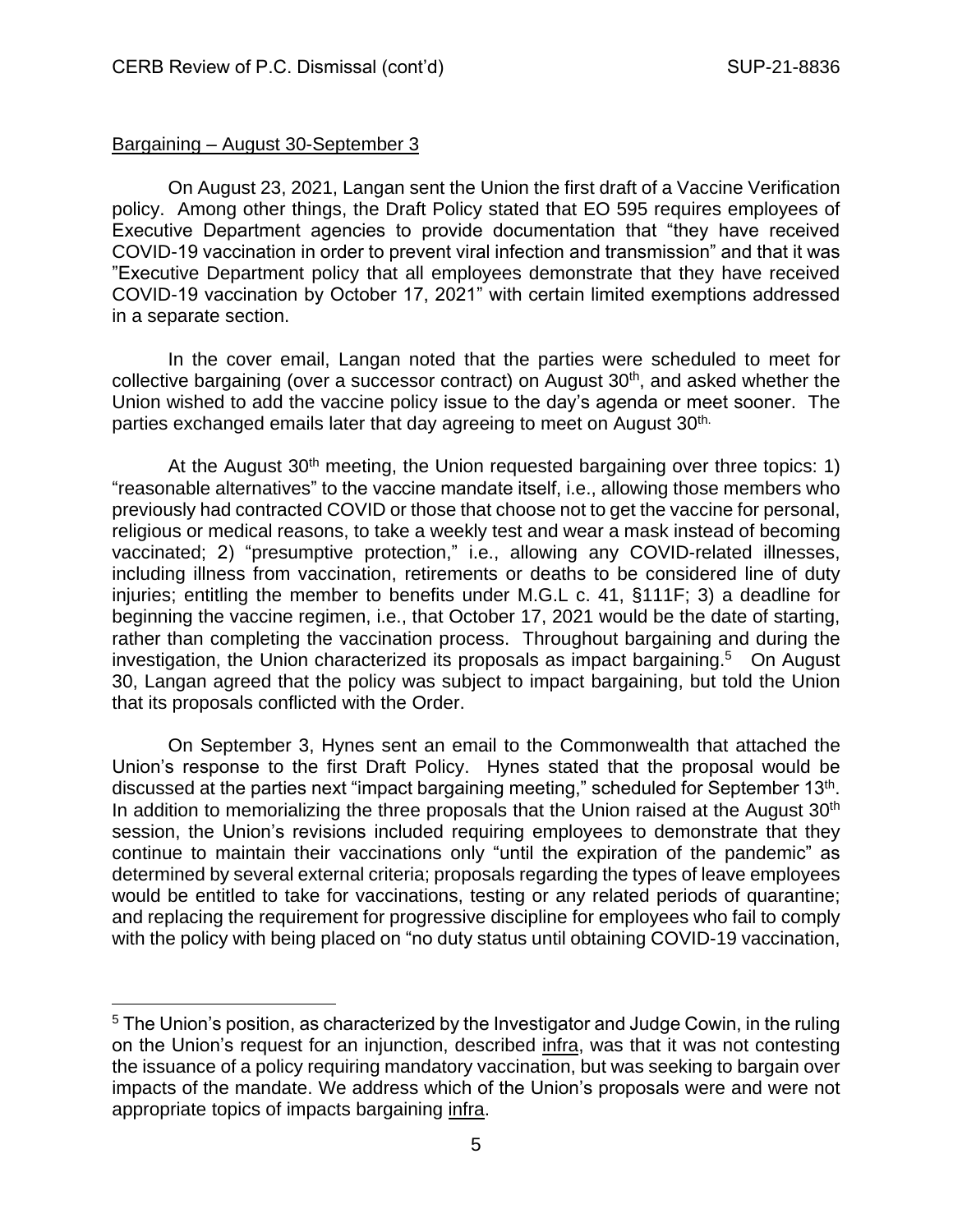exemption or expiration of the pandemic." The Union also proposed that employees would be permitted to use accrued time during said period of no duty without loss of rights.

### HRD's September 10<sup>th</sup> Email to Executive Department Employees and Union Response

On September 10, 2021, three days before the parties' next scheduled bargaining session, McCue sent an email to all Executive Department employees regarding "Mandatory Vaccination Update: Issue # 3." Reminding employees again that EO 595 required all Executive Branch employees to demonstrate proof of vaccination by October 17, the email informed recipients that HRD would begin a self-attestation process beginning September 13<sup>th</sup>. The email further stated that employees would be receiving a more detailed email with instructions for filling out the forms, but, in the meantime, informed employees of the two alternative means of successfully completing the attestation form – 1) receiving full COVID-19 vaccination, committing to receiving booster vaccinations and authorizing a match against the Massachusetts Immunization Information System to verify vaccination status; *or* 2) receiving an agency-approved medical or religious exemption from a Diversity Officer or ADA Coordinator. The email included links with forms for employees seeking medical or religious exemptions, and notified employees that requests for exemptions should be submitted by October 8, 2021 to their agency's Diversity Officer or ADA Coordinator. The email ended with the following bolded statement, "**Plan ahead, October 17th is the deadline to be fully vaccinated, please note the days required between doses."** To that end, the bottom of this update contained a link to Frequently Asked Questions (FAQs), which, among other things, addressed whether employees who had not yet been vaccinated still had time to comply with the October 17<sup>th</sup> deadline. The response stated that employees still had time, but that they should schedule their vaccination "immediately" as "time is running out." The response also "clarified" the timelines as follows:

**Moderna**: your first dose must be administered by September 19 to ensure your second dose can be delivered by October 17 (28 days between doses). **Pfizer:** your first dose must be administered by September 26 to ensure second dose compliance by the October 17 deadline (21 days between doses).

**J&J/Janssen**: you can have this dose administered any time prior to October 17 (only one dose required).

After receiving this update, Hynes wrote to Langan the same day, noting that the Union had not yet received the Commonwealth's response to its September 3rd demands. Hynes stated that that he was "extremely concerned" that McCue's email "would have direct contact with SPAM members on issues that we are presently discussing at the table." Hynes expressed his hope that this was "not a signal that the Commonwealth viewed "the vaccination policy as a *fait accompli* and is simply going through the motions of meeting with SPAM." Hynes concluded by stating that he was looking forward to meeting with Langan's team on the  $13<sup>th</sup>$  and getting a response to the counteroffer. Hynes also suggested that an off-the-record response prior to the meeting could be even more productive.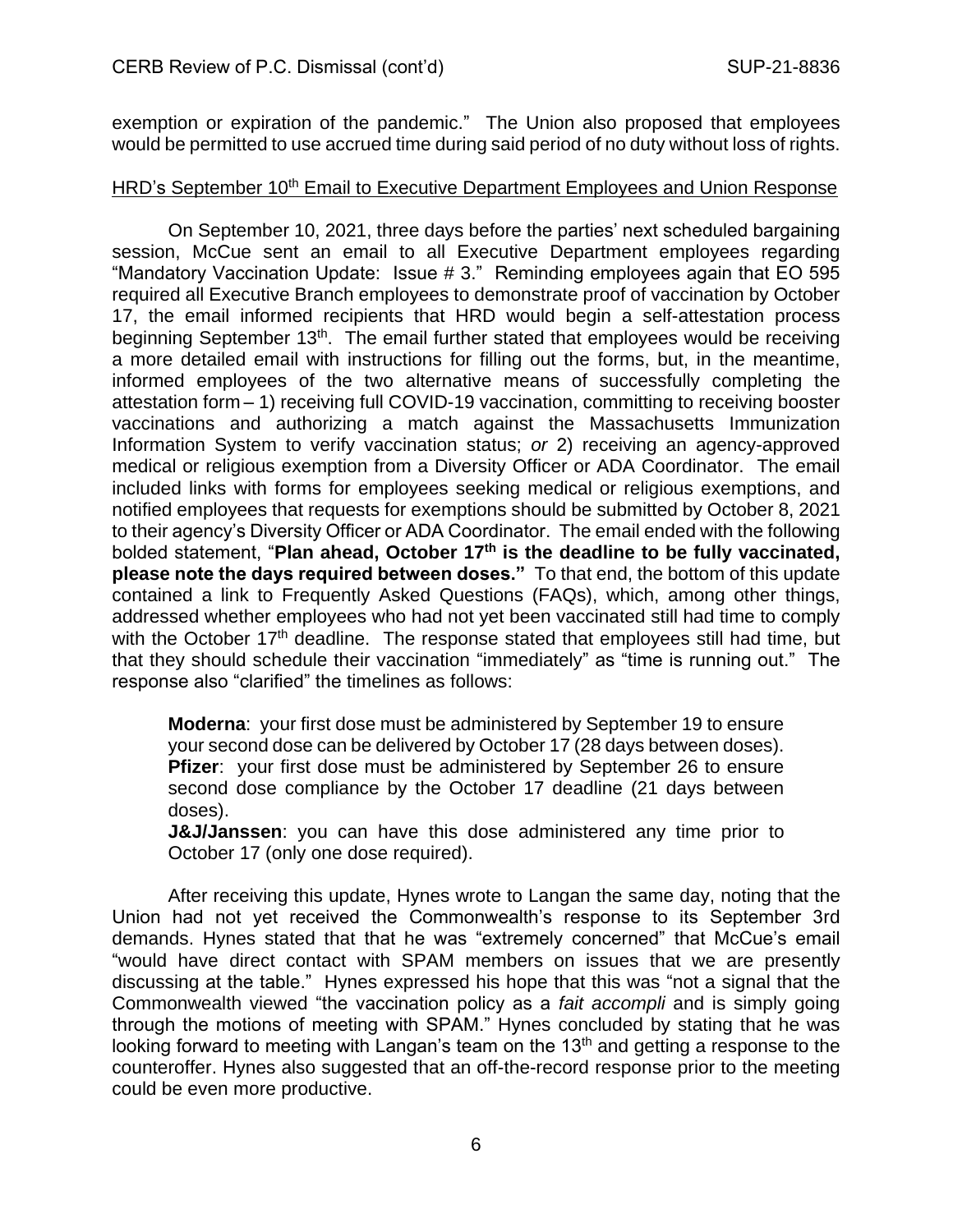Langan replied on the morning of September 13<sup>th</sup>, stating that:

[W]hile there is certainly urgency surrounding the deadlines of the Executive Order to help end this pandemic, please be assured that we have every intention to comply with our bargaining obligation. Unfortunately, many of the elements of your counterproposal are directly at odds with the EO. We think the most effective way to respond will be directly at the bargaining table.

The parties met on September 13, 2021. At this meeting, Langan reviewed the Union's proposals, rejecting any which he believed conflicted with the Order, including extending the October  $17<sup>th</sup>$  deadline for vaccination. The Commonwealth agreed, however, to consider other proposals regarding paid leave to get vaccinated, establishing criteria for an end date for the vaccination requirements, changes to the attestation form and changes to the progressive discipline process prior to termination for non-compliance.

Notwithstanding this response, on September 15, 2021, Hynes informed Langan that SPAM would be filing a charge with the DLR on September 16, 2021, and a complaint seeking injunctive relief in Superior Court on September 17, 2021. Hynes explained that this was due to its belief that McCue's September 10, 2021 email rendered the deadlines and forms that SPAM had hoped to negotiate a "fait accompli" and even accelerated those deadlines. Langan wrote back stating that he thought "that would be unfortunate as I believe we can continue to make progress on this issue." Langan pointed to the fact that as a result of concerns raised by SPAM at the September 13<sup>th</sup> bargaining session, HRD would ensure that its communications regarding the attestation form were consistent with the attestation itself. Hynes replied in part::

We will continue to meet with your team, however unless the Commonwealth is prepared to postpone the deadlines while we do so then SPAM is being forced to seek its recourse through the DLR and the Courts.

The Union filed the instant charge the next morning. In an attachment, the Union set out its version of the events detailed above and alleged that, by this conduct, the Commonwealth had violated Section 10(a)(5) and, derivatively, Section 10(a)(1) of the Law. In particular, SPAM stated that:

Where the parties have not concluded impact bargaining and we are up against immovable deadlines from the October 17, 2021 deadline, [SPAM's] members are left with the choice of complying with the Order or face termination even though the impact bargaining process is not complete. In other words, if the Order is not suspended, [SPAM's] members will be forced to comply with the Order even though HRD has not bargained in good faith to resolution or impasse.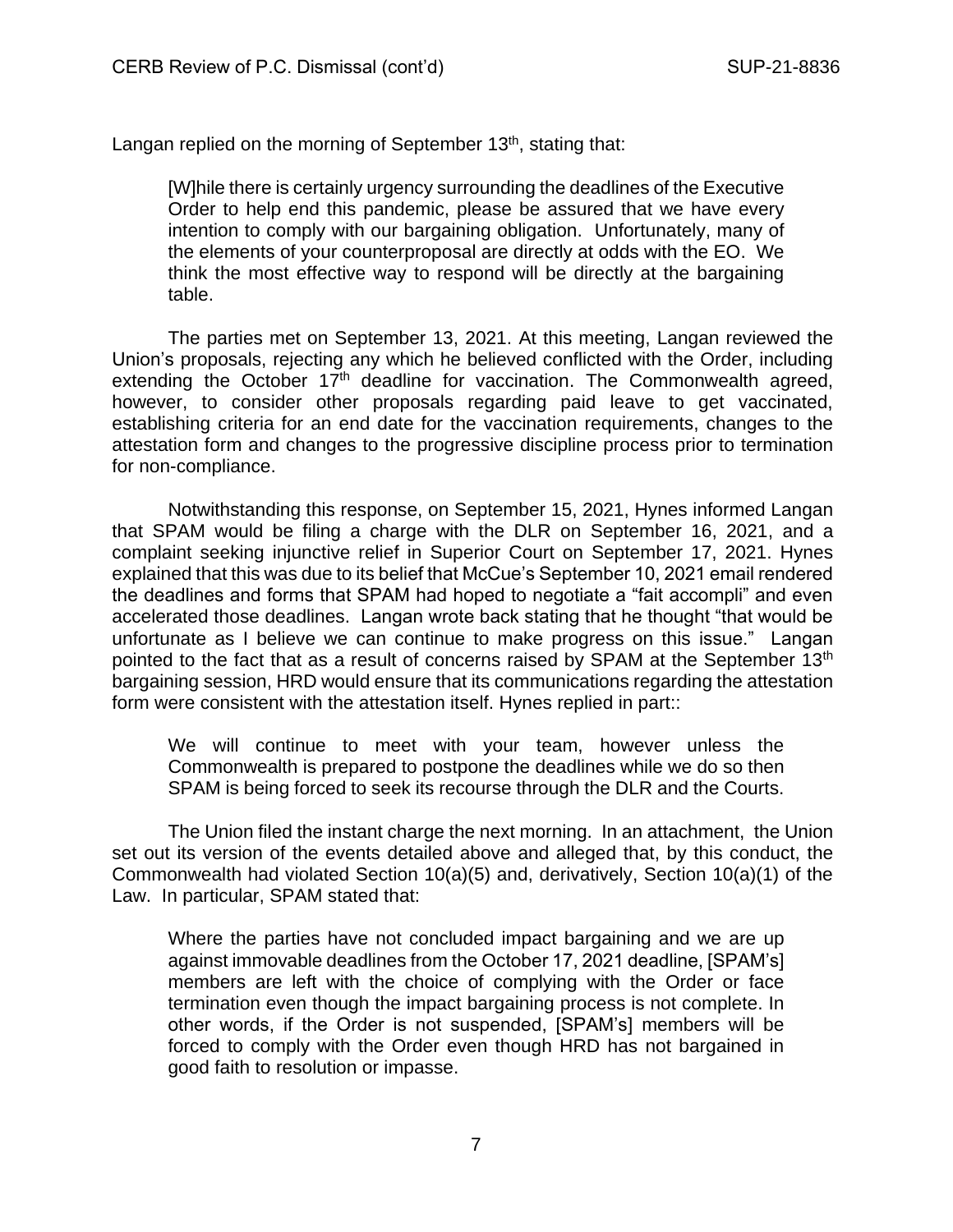Later on September 16, Langan responded to Hynes' September 15th email. He disagreed that McCue's email setting forth the dates on which employees would have to receive the various vaccines to be in full compliance accelerated the October 17<sup>th</sup> deadline, noting that employees could receive the J&J shot by October 17 and still be in compliance. Langan concluded by stating, "While I cannot move the October 17th deadline, I do believe that there is more that we can accomplish at the bargaining table to continue the discussion."

On November 4, four days before the investigation conference, the Commonwealth provided a response to the charge. Among other things, the response expressed the Commonwealth's position that it had "fulfilled any obligation it has to bargain over the impacts of other remaining terms of Executive Order 595 by continuing negotiations after the October 17, 2021 deadline for implementation of the policy as to those impacts that remain ripe for continued discussion."<sup>6</sup>

#### SPAM's Complaint for Injunctive Relief

On September 17, 2021, the Union filed a complaint in Superior Court against the Commonwealth.<sup>7</sup> The complaint sought: 1) a declaration that the defendants had violated their obligations under the Law by failing to bargain over the impacts of the vaccination policy; and 2) an injunction enjoining enforcement of the October 17, 2021 deadline for full vaccination until either the parties negotiated to resolution or impasse or the DLR proceedings were concluded. State Police Association of Massachusetts vs. Commonwealth of Massachusetts et. al., Mass. Sup. Ct., No. 21840- CV-02117, slip op. at 1 (Suffolk County, September 23, 2021). The Union argued that, absent an injunction, its members who opted not to comply with the mandate would suffer irreparable harm because they would lose the ability to choose which vaccine they would receive, as it was already too late to be fully vaccinated with the Moderna vaccine by October 17 and there were only a few days remaining in which one could timely get a first Pfizer shot. Id. at 67. The Union also argued that it would be irreparably harmed by being deprived of its statutory right to bargain over at least some of the terms of the policy, including the deadline for compliance.

<sup>&</sup>lt;sup>6</sup> The Commonwealth cited Secretary of Admin. & Fin. v. Commonwealth Employment Relations Board, 74 Mass. App. Ct. 91, 98 (2009) for the principle that, under certain circumstances, a party could implement a policy and continue post-implementation bargaining without "running afoul" of its statutory bargaining obligation. Although the Commonwealth also argued in its response that the parties had reached impasse as to a number of issues, it does not appear to have pressed this argument at the investigation, and it does not raise it on review. We therefore do not reach the issue of whether the parties reached impasse on any of the legitimate impact topics that they negotiated.

<sup>&</sup>lt;sup>7</sup> SPAM also named the Department of State Police and State Police Colonel Christopher Mason as defendants.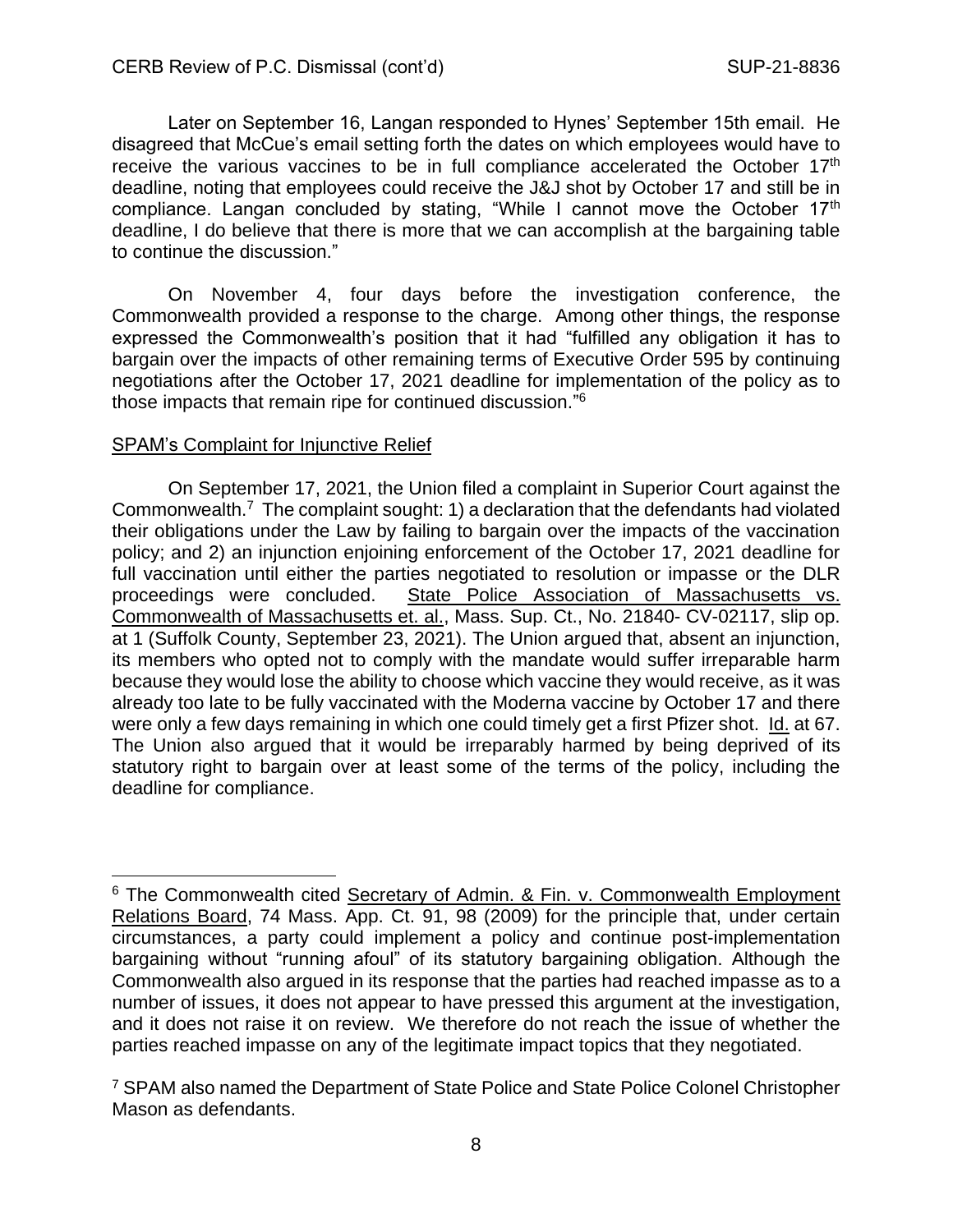On September 23, the court issued a ruling denying injunctive relief. Id. After summarizing the basic facts set out above, and noting that the parties were continuing to communicate regarding their respective proposals, the court agreed with the Commonwealth that the alleged irreparable harms that the Union and its bargaining unit members would suffer if the injunction was not granted, were, "at bottom, economic harms that could be remedied through the administrative process." Id. at 6. That is, bargaining unit members were still free to receive whatever vaccine they wanted or to refuse to comply with the mandate altogether. The court acknowledged that such choices might subject the employees to progressive discipline. The court reasoned however, that such discipline was not irreparable harm because if the DLR ultimately determined that the Commonwealth had implemented the discipline without first satisfying its bargaining obligations, the employees could still be made whole through backpay awards, removal of dismissal, or like measures. Id. at 6-7.

Because the Union was seeking to enjoin government action, the court also considered whether the Union had met its burden of showing that the requested relief promoted the public interest, or, at a minimum, had not adversely affected the public. Id. at 7-9. The court held that it had not. It found that while the Union has a significant interest in effecting its right to bargain over the terms and conditions of its members' employment, even assuming without deciding that the Commonwealth had impinged on this interest, that interest was outweighed by the Commonwealth's "more significant interest in protecting the health and safety of its workforce (including the State Police), those who come into contact with its workforce and the public in general." Id. at 8. Finding that the Commonwealth "had established that the best way to promote this interest was by vaccinating as many people as possible, as quickly as possible," the court held that "suspending the deadline for Union members to obtain full vaccination would be against the public interest which the defendants are charged with protecting, and [would] cause more harm to the Commonwealth than is caused by the denial of such relief." Id. at 9.

Having found that the Union had not met its burden as to these elements, the court stated that it need not decide whether the Union had established that it was likely to succeed on the merits of its underlying Chapter 150E claims. Id. at 6.

#### Post-Litigation Bargaining

After the injunction was denied, the parties continued to bargain and the Commonwealth modified its stance on a number of outstanding issues. Specifically, on September 23, Langan sent an email to Hynes stating that the Commonwealth would agree that if an employee received one shot of a two-shot regimen by October 17 (as opposed to completing the full two-shot regimen), the employee would not be subject to disciplinary action. As set forth in updated draft guidelines that Langan attached to that email, employees who had received the first dose and scheduled a second would be placed on unpaid leave with the option of using accrued paid leave. This draft also outlined the procedure and consequences in several other scenarios involving employees who were not fully vaccinated by October 17, e.g., employees who refused to be vaccinated, or employees who filed for an exemption on or before October 8, 2021 but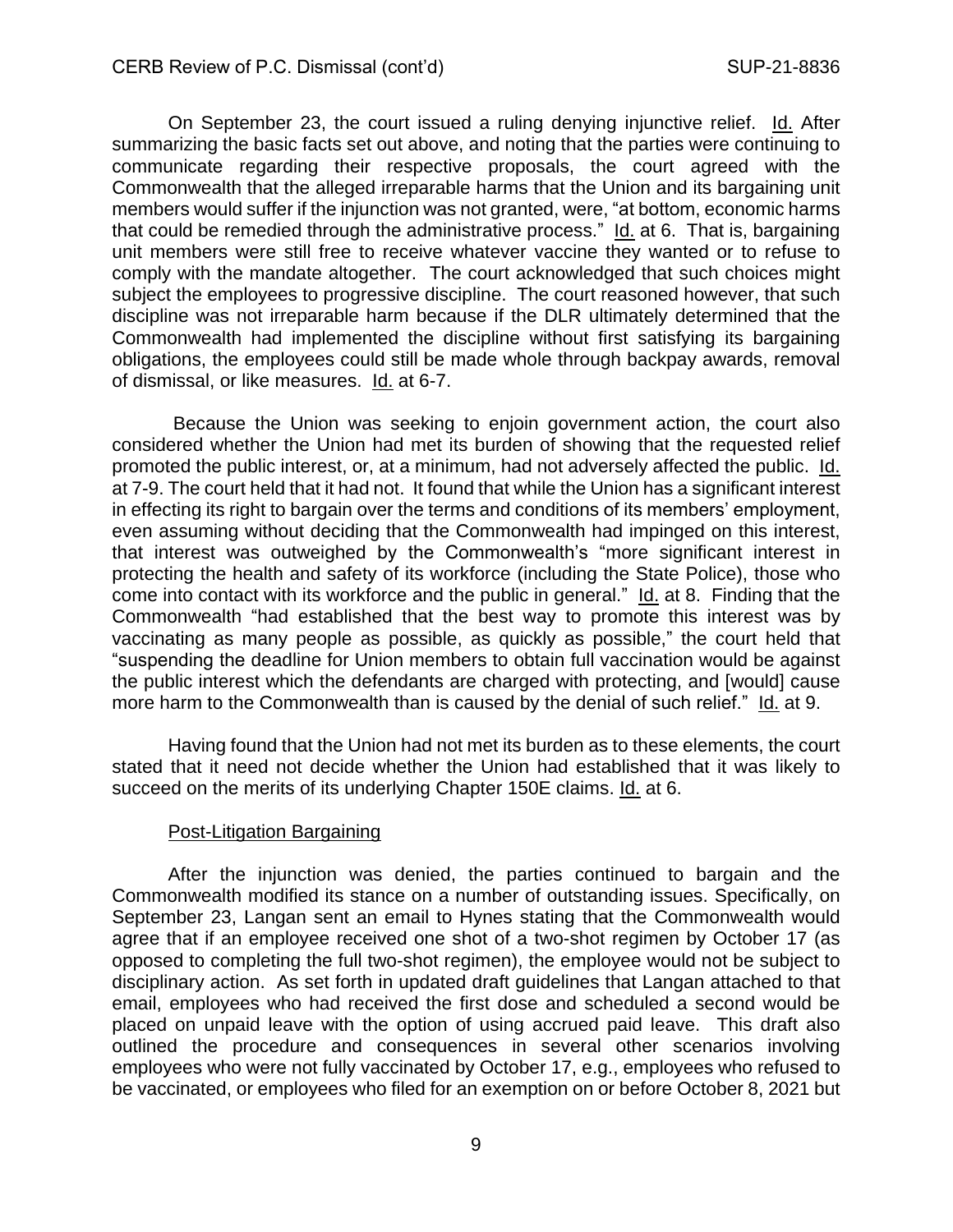who had not received a decision by October 17. For example, if an employee who had been suspended for not being in compliance by October 17 became fully vaccinated after suspension, the guidelines provided that they could return to work without completing their suspension days and the suspension letter would be removed from their personnel file, but the Commonwealth would not reimburse the employee for unpaid suspension time.

On October 8, 2021, Langan sent a draft Memorandum of Agreement (MOA) to the Union. In the cover email, Langan expressed his hope that the MOA would address concerns that the Union had raised during recent bargaining sessions, including requests for additional paid leave. Langan also hoped to discuss the MOA at the parties' upcoming October 12 bargaining session.

The draft MOA contained a preamble with "whereas" policy declarations concerning vaccines that were similar to those contained in EO 595. After the preamble, there were eleven numbered paragraphs, some of which memorialized the scenarios and procedures for non-compliant employees contained in previous draft policies. The MOA also addressed other topics, such as providing mobile vaccination clinics; contacting employees before contacting a health provider to make a determination regarding a medical exemption; HRD conducting systematic audits of exemption requests; removing the phrase "under pains and penalty of perjury" from the attestation form provided to employees on September 9, 2021; providing the Union with notice and an opportunity to bargain the impacts of potential booster shot requirements; providing five additional days of leave time for fully-vaccinated employees who have exhausted their allotted time under the Massachusetts Emergency Paid Sick Leave under certain circumstances; and allowing employees to voluntarily resign at any point prior to termination due to noncompliance with the vaccine requirements, subject to recall if fully vaccinated.

The parties discussed these guidelines at their October 12<sup>th</sup> bargaining session. On October 14, Langan sent updated compliance guidelines that, among other things, permitted employees who had filed for exemptions before October 8, 2021, but who had not received a decision by October 17 to continue working until they received a decision.

#### Post-October 17, 2021 Bargaining

There is no dispute that the parties continued to engage in impact bargaining after October 17, 2021. Although the investigation contains no details regarding those sessions, the fact that they continued to have discussions is evident in an email that Langan sent to the Union on October 29<sup>th</sup>, attaching "revised Compliance Guidelines that were discussed with you this afternoon."<sup>8</sup>

<sup>&</sup>lt;sup>8</sup> Although mostly identical to previous draft guidelines, it appears that this draft allowed employees who requested an exemption prior to October 17 and who got their first shot within three calendar days of being denied an exemption to work in the waiting period between their first and second shots instead of having to take paid or unpaid leave, provided they provided proof and an attestation regarding the date of the second shot.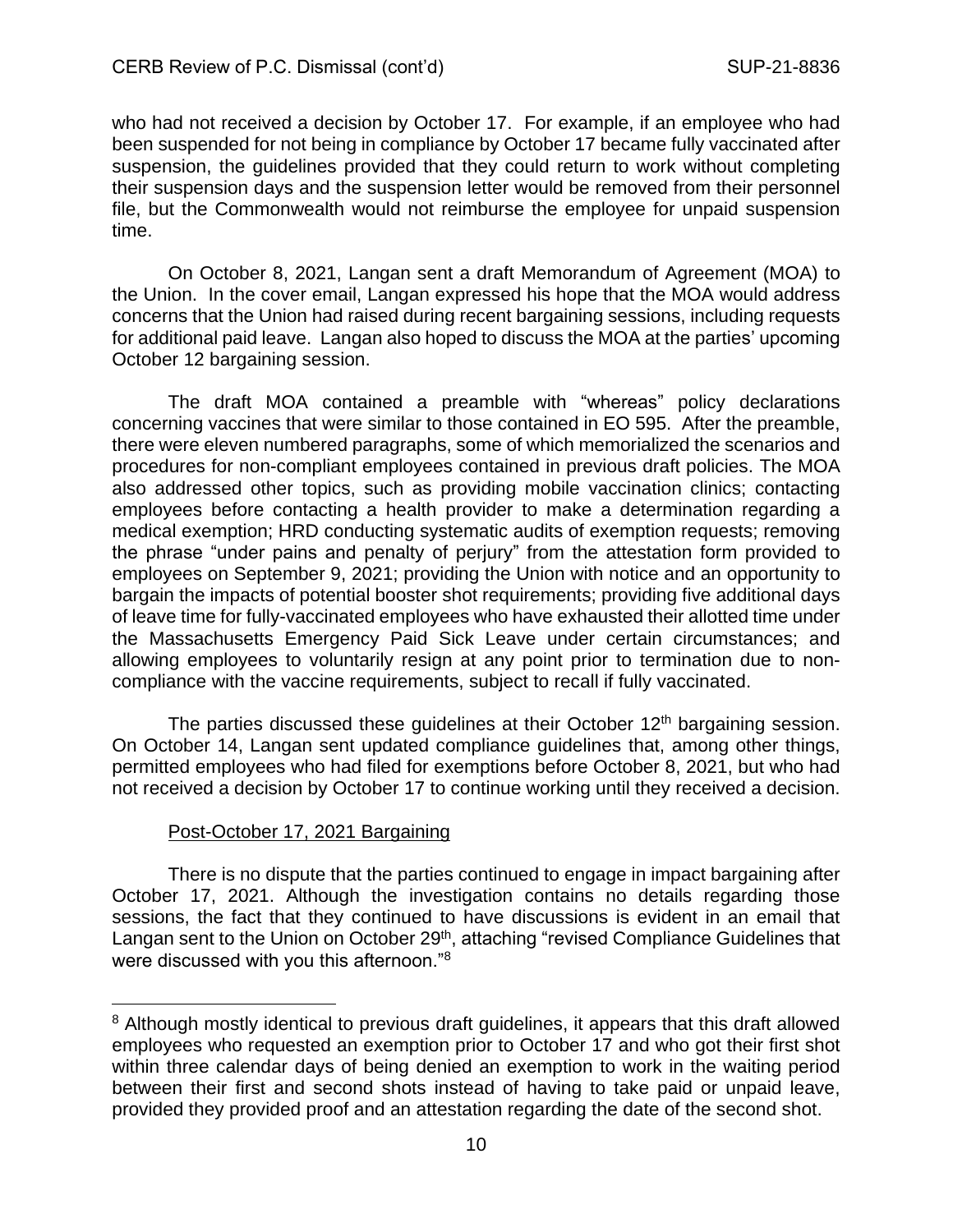### Dismissal and Request for Review

The investigator dismissed the charge in its entirety. He rejected the Union's argument that the Commonwealth violated the Law by implementing its policy without bargaining to resolution or impasse over the impacts of the policy. The Investigator concluded instead that the Commonwealth had satisfied the three elements of an exigency defense, i.e., that circumstances beyond the Commonwealth's control required it to set a deadline to conclude bargaining, the deadline imposed was reasonable and necessary, and the Union was on notice that the change would be implemented by a date certain. See generally, City of New Bedford, 38 MLC 239, 251, MUP-09-5581, MUP-09- 5599 (April 3, 2012), aff'd sub. nom. 90 Mass. App. Ct. 1103 (2016), further appellate review den'd*,* 476 Mass. 1106 (2016). The Investigator also rejected the Union's assertion that McCue's September 10, 2021 email created a *fait accompli* because it included forms and accelerated the October 17 deadline for compliance.

On review, the Union states that the Investigator overlooked certain facts and arguments and made errors of fact or law in allowing the Commonwealth's exigency defense and concluding that Commonwealth had not presented its proposals as a fait accompli. The Union expanded on its contentions that the Investigator ignored that McCue's September 10 memo was improper direct dealing and evidence that the Commonwealth was engaging in improper surface bargaining. Throughout its supplementary statement, the Union stresses what it perceives as unfairness - that its bargaining unit members, who worked diligently and under dangerous conditions throughout the pandemic, were one of the few public sector groups of employees in the Commonwealth and nationwide who were required to take a vaccine at the peril of losing their jobs.

The Commonwealth urges affirmance of the dismissal for the reasons stated in the dismissal letter. We affirm.

#### Analysis

We begin by acknowledging the service of SPAM's bargaining unit members, many of whom, unlike other Executive Department employees, did not have the option of working remotely in the nearly two years since the onset of the COVID-19 pandemic. Especially in the earlier phases of the pandemic, these bargaining unit members were confronted with uncertainties as to the transmission of the virus and the effectiveness of measures designed to protect them from transmission. They nevertheless continued to report to work, notwithstanding that, as the Union persuasively states, "their extremely dangerous job had become even more dangerous."

While the pandemic is still with us, times are different now. As stated in EO 595, this is due in part to the emergence of safe vaccines that are proven to prevent hospitalization and severe disease in fully-vaccinated individuals. As also stated in the injunction ruling, as of September 2021, CDC data showed that the virus spreads more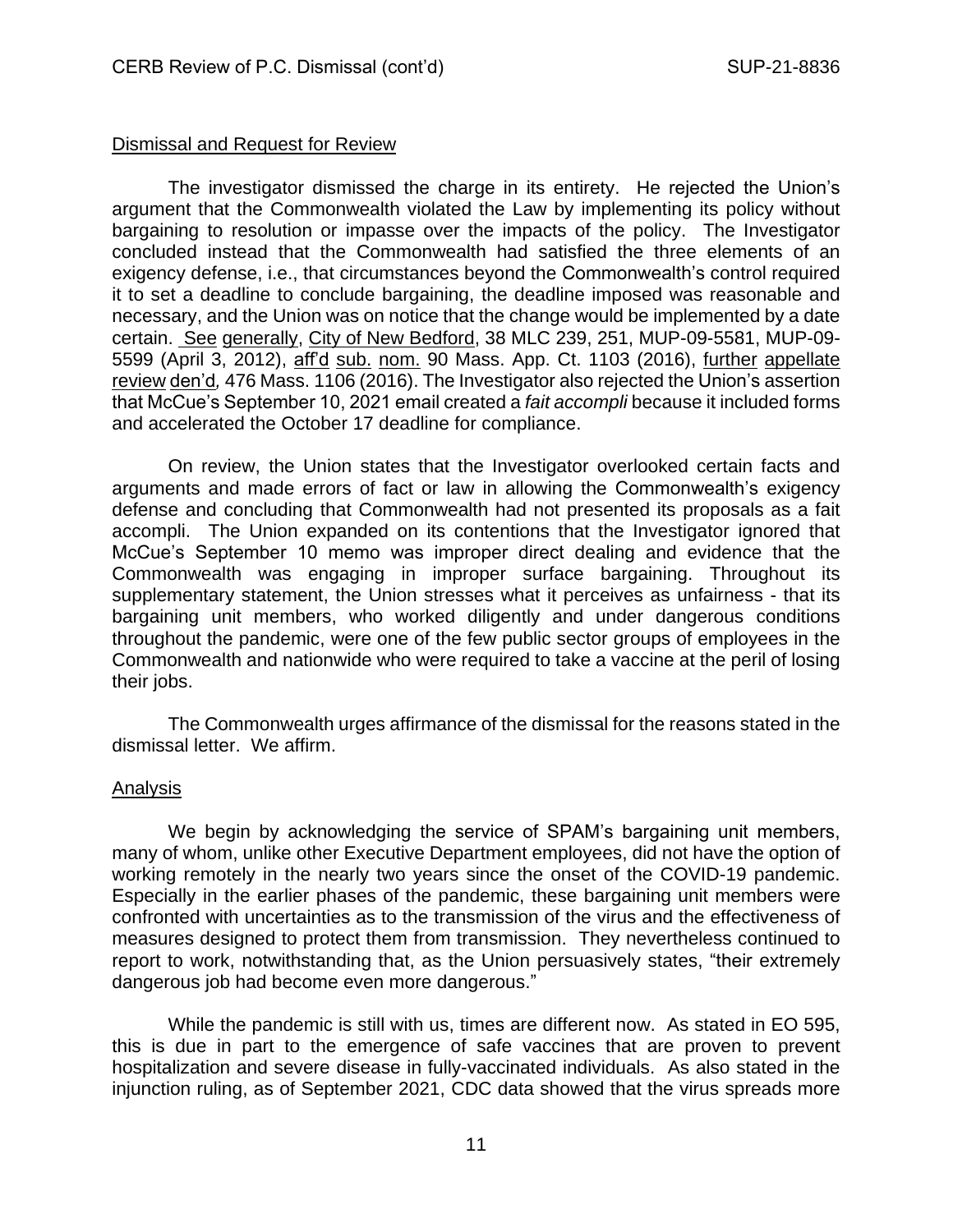easily through unvaccinated persons than vaccinated, and that the unvaccinated are ten times more likely to be hospitalized or die if they become infected. Id. at 4. Since that ruling, the Delta and Omicron variants emerged, the latter of which brought COVID-19 test positivity rates to nearly the same as they were in the early stages of the pandemic,<sup>9</sup> once more causing concern that the stress on the Commonwealth's hospitals due to new cases would be more than they could handle.<sup>10</sup> Fortunately, as of the date of this ruling, we now appear to be on the downward slope of this latest surge.<sup>11</sup> Even amid the Omicron surge, however, data from the Massachusetts Department of Public Health showed that fully vaccinated individuals had a hospitalization rate of 0.11% and a .02% death rate.<sup>12</sup> More recent CDC data shows that the rate of COVID-19 hospitalizations was twelve times higher in unvaccinated adults ages 18-48 years old, and 17 times higher in unvaccinated adults 50-64 years old and 65 years and older.<sup>13</sup>

It is in this context that we consider whether the Investigator properly dismissed this charge. We begin by reviewing the Policy that HRD developed pursuant to EO 595. As set forth in the August 23, 2021 Draft Policy that Langan provided to Hynes, the Policy requires all Executive Department employees to demonstrate that they have received COVID-19 vaccination by October 17, 2021 with certain limited religious and medical exemptions that could be addressed through reasonable accommodations. Although SPAM initially sought to bargain over the October  $17<sup>th</sup>$  deadline, and what it deemed to be reasonable alternatives to the Policy that would allow masking and testing in lieu of vaccines, we disagree that these were proper subjects of impact bargaining. As a matter of safeguarding both the public and its employees, we find it well within the Commonwealth's core managerial authority to not only require mandatory vaccination for all executive department employees, as opposed to just masking or frequent testing, but to set a deadline by which this goal should be accomplished. As a policy matter, this decision was not subject to bargaining. Furthermore, where the data concerning

<sup>&</sup>lt;sup>9</sup> See COVID-19 Interactive Dashboard, Overview Trends, Testing (available at [COVID-](https://www.mass.gov/info-details/covid-19-response-reporting#covid-19-interactive-data-dashboard-)[19 Response Reporting | Mass.gov](https://www.mass.gov/info-details/covid-19-response-reporting#covid-19-interactive-data-dashboard-) (showing a 30.6% weighted average or percent positivity as of March 7, 2020, that dipped to a low of .31% in June 25, 2021 only to rise to 22.56% as of January 5, 2022) (last visited February 7, 2022).

<sup>&</sup>lt;sup>10</sup> See Ellement and Little Endara, "ER providers are 'overwhelmed' amid Omicron surge," *Boston Globe* (Jan. 3, 2022) (available at [ER providers are 'overwhelmed' amid Omicron](https://www.bostonglobe.com/2022/01/03/metro/er-providers-are-overwhelmed-amid-omicron-surge/)  surge - [The Boston Globe,](https://www.bostonglobe.com/2022/01/03/metro/er-providers-are-overwhelmed-amid-omicron-surge/) last visited February 7, 2022).

<sup>&</sup>lt;sup>11</sup> See COVID-19 Interactive Dashboard, Overview Trends, Cases, state trends as of February 6, 2022, set forth in [COVID-19 Response Reporting |](https://www.mass.gov/info-details/covid-19-response-reporting#covid-19-interactive-data-dashboard-) Mass.gov (last visited February 7, 2022).

<sup>12</sup> See COVID-19 Cases in Fully Vaccinated Individuals, January 18, 2021 Massachusetts Department of Public Health Report, available at [CCC structure and update \(mass.gov\)](https://www.mass.gov/doc/weekly-report-covid-19-cases-in-vaccinated-individuals-january-18-2022/download) (last visited February 7, 2022).

<sup>&</sup>lt;sup>13</sup> See [CDC COVID Data Tracker](https://covid.cdc.gov/covid-data-tracker/#covidnet-hospitalizations-vaccination) (last accessed February 7, 2022).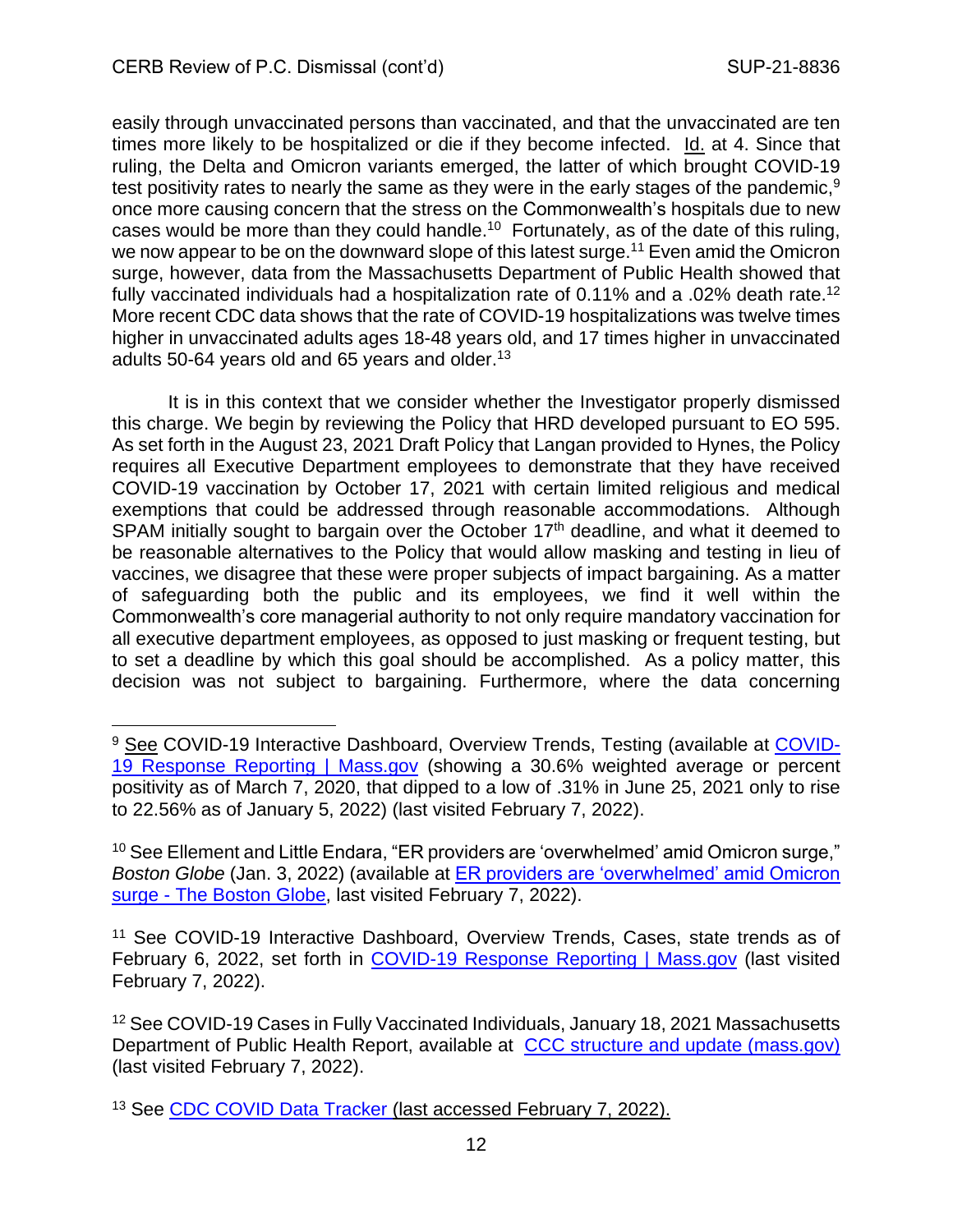vaccinations justified the Commonwealth, as Judge Cowin stated in the injunction ruling, "vaccinating as many people as possible, as quickly as possible," SPAM v. Commonwealth, supra, slip op. at 9, as a means of safeguarding employees and allowing SPAM members to interact with the public without unnecessarily endangering the very people they were charged with protecting, the Commonwealth is to be commended for setting a deadline that allowed two months for the parties to engage in appropriate impact bargaining with SPAM while allowing employees at least one month from the time of the initial announcement to schedule their first vaccination. 14

We agree with the Investigator that the announcement of these timelines on September 10, 2021, did not constitute a *fait accompli*. As the Investigator correctly stated, a public employer's duty to notify a union of a potential change before it is implemented is not satisfied by presenting the change as a *fait accompli* and then offering to bargain. A *fait accompli* exists only where, under all the attendant circumstances, it can be said that the employer's conduct has progressed to the point that a demand to bargain would be fruitless. See Commonwealth of Massachusetts, 28 MLC 36, 40-41, SUP-4345 (June 29, 2001). Here, because we have found that the vaccination policy included not only the mandate but the deadline itself, we reject the Union's assertion that McCue's September 10th memo that included the deadlines for obtaining first doses of Pfizer or Moderna in order to be compliant with the October 17<sup>th</sup> deadline was tantamount to a *fait accompli*. And, even if the announcement included other topics that were appropriate for impact bargaining, such as the consequences of non-compliance or the content of the forms, the investigation record demonstrates that the parties met on several occasions to discuss these issues and made progress, even before the deadline. This demonstrates that as of September 10<sup>th</sup> further bargaining over these issues was not futile. Although the Union complains that the deadline did not provide for enough time to complete bargaining, in fact, the Commonwealth notified SPAM of this deadline on August 19, 2021, the day the Governor issued EO 595, roughly two months before the mandate was scheduled to go into effect. The CERB has previously found two months between the announcement of a change and a scheduled date for implementation to be sufficient time to complete bargaining. Everett School Committee, 43 MLC 55, 58, MUP-09-5665 (August 31, 2016).

Furthermore, even though the parties were unable to conclude their impact bargaining sessions by the October  $17<sup>th</sup>$  deadline, we agree with the Investigator that exigent circumstances permitted the Commonwealth to continue to bargain with the Union after the October 17, 2021 deadline. As the dismissal letter reflects, an employer relying on an exigency defense has the burden of establishing that: 1) circumstances beyond its control require the imposition of a deadline for negotiations; 2) the bargaining representative was notified of those circumstances and the deadline; and 3) the deadline

<sup>&</sup>lt;sup>14</sup> Because employees getting the Moderna vaccine had to receive their first dose on September 19 to be fully vaccinated by October 17, and those getting Pfizer had until September 26, the announcement of the October  $17<sup>th</sup>$  deadline on August 19 gave employees at least a month to schedule their first dose of Moderna and five weeks to get schedule their first Pfizer vaccine.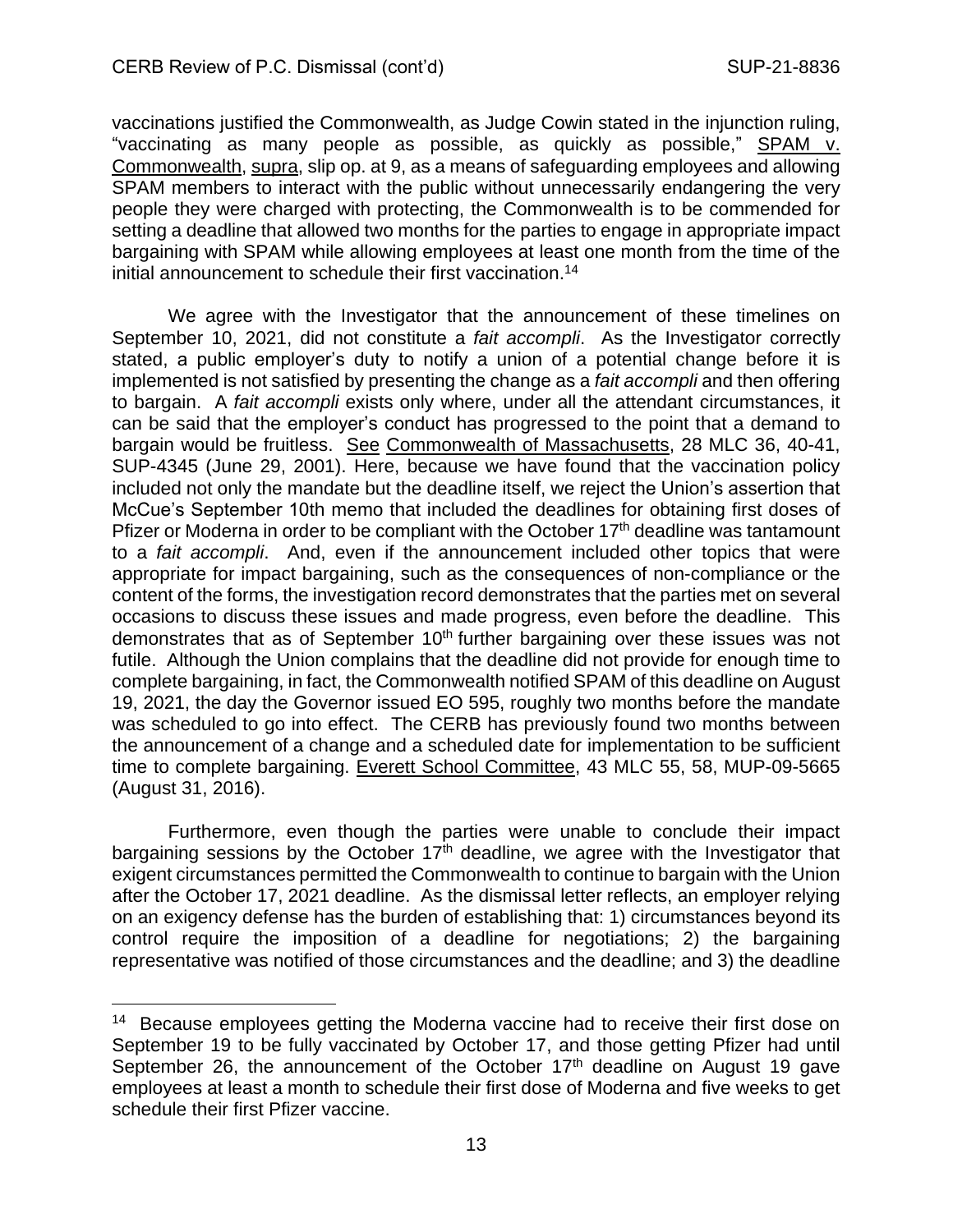imposed was reasonable and necessary. City of New Bedford, 38 MLC at 251 (citing Cambridge Public Health Commission, 37 MLC 39, 46, MUP-10-5888 (August 18, 2020) (additional citations omitted)). Here, for the reasons stated above and in the dismissal letter, including for all the policy reasons stated in EO 595, we find that the ongoing COVID-19 pandemic coupled with the development of safe and effective vaccines justified setting a deadline of October 17, 2021 to have a fully vaccinated executive workforce, subject to the limited exemptions. There is no doubt that despite being two years into the pandemic, these are still extraordinary times. A pandemic of this duration and scope constitutes a basis for setting a deadline to complete bargaining over a vaccine mandate intended to protect the health and safety of Executive Department employees and the public they serve, and to ensure that the Commonwealth's Executive Department keeps functioning. For similar reasons, and for those stated above and in the dismissal letter, we find that the October  $17<sup>th</sup>$  deadline was both reasonable and necessary. This is the case even though the Governor lifted the original state of emergency on May 28, 2021. As we note above, on the very same day, the Governor declared a modified state of emergency for several reasons, including that the pandemic was ongoing, many residents were still unvaccinated and the need to monitor new and potentially more contagious or vaccine-resistant variants.

We finally find that the Union was on notice that the policy would be implemented on October 17th. Starting on August 19, 2021, this deadline was reiterated in virtually every correspondence between Langan and Hynes, as well as in McCue's September 10<sup>th</sup> email, the draft policies, the compliance quidelines, and the MOA. Further, as the Investigator points out, the Union's charge and Superior Court complaint demonstrate that the Union was well aware of the deadline and repeatedly sought to extend it.

We therefore conclude that the Commonwealth established that exigent circumstances permitted it to implement the Policy on October 17, 2021, and continue to bargain thereafter. It is evident from the record that the parties have done so over appropriate impact bargaining topics, including, but not limited to, the consequences of employee non-compliance, exemption forms and information provided, and they are encouraged to continue doing so, consistent with their respective good faith bargaining obligations under Section 6 of the Law, until reaching resolution or impasse.

None of the Union's arguments persuade us otherwise. First, we disagree that the Investigator improperly considered an exigency argument because the Commonwealth did not make this argument during the investigation. The Commonwealth's response to the charge plainly raises exigency as a defense on page four.

Second, even assuming that the Union has properly raised its arguments that the Commonwealth engaged in improper direct dealing when McCue sent the September 10 email, that argument lacks merit for two reasons. First, as the Commonwealth points out, it is well-established that the duty to bargain collectively with the employees' exclusive bargaining representative prohibits the employer from dealing directly with employees in the bargaining unit on matters that are properly the subject of negotiations with the bargaining agent's exclusive representative. Suffolk County Sheriff's Department, 28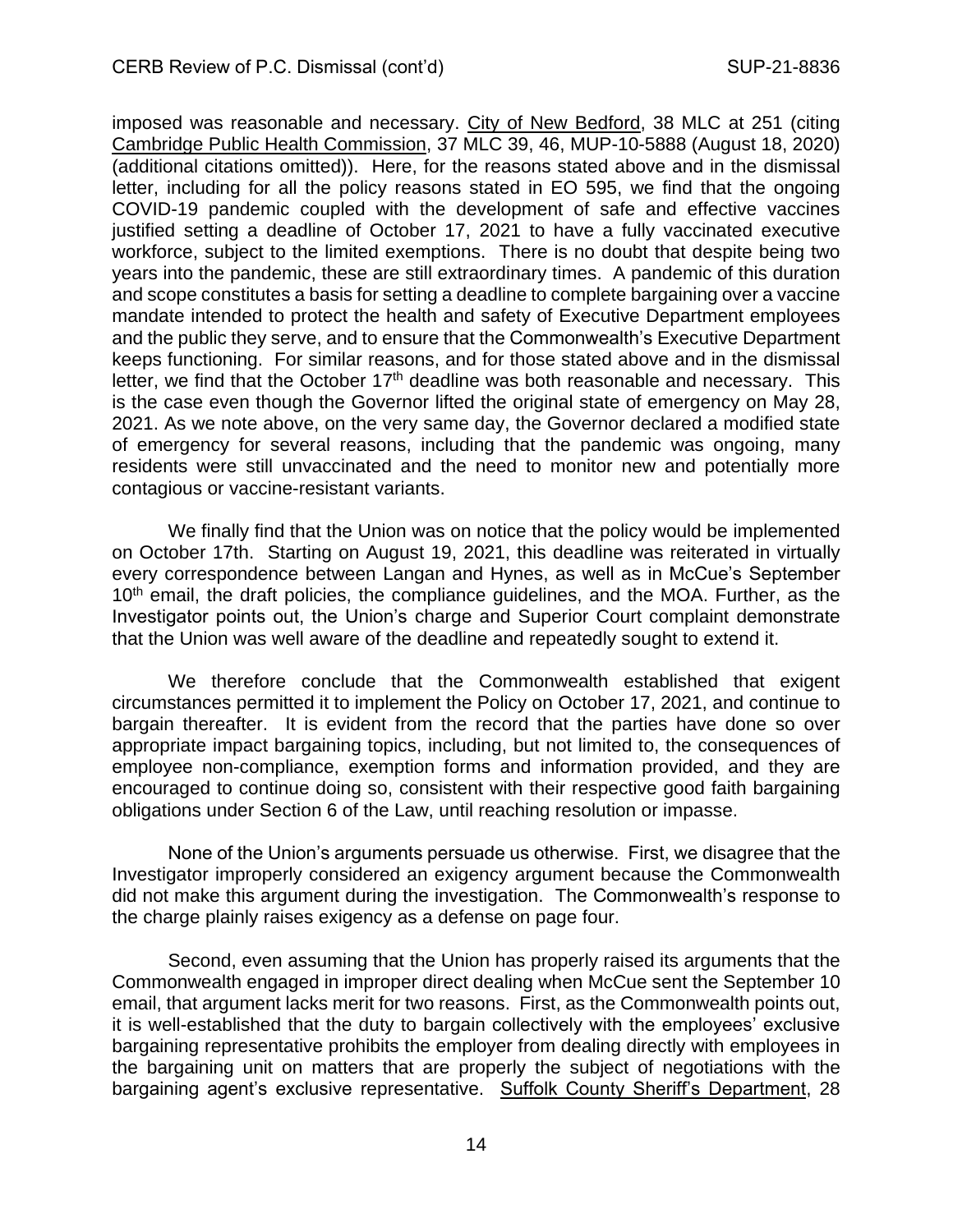MLC 253, 258-259, MUP-2840 (January 30, 2002) (citing SEIU, Local 509 v. Labor Relations Commission, 431 Mass. 710, 715 (2000)). Because we have found that the October 17th deadline was not a proper subject of collective bargaining, simply informing employees of the dates by which they should get their first dose of Moderna and Pfizer vaccines to comply with that deadline did not constitute improper direct dealing. Id. at 258.

As to claims of surface bargaining, the Commonwealth's conduct from August 19 to October 17 does not demonstrate that the Commonwealth intended to "merely shadow box to impasse." Everett School Committee, 43 MLC at 59. Rather, it modified its stance as to several impact bargaining issues, including the wording on the attestation form, changes to the exemption procedure, procedures for compliance, progressive discipline for non-compliance, paid leave, discharge status, and booster shots.

The fact that two different DLR investigators issued complaints on impact bargaining counts pertaining to the same Executive Department vaccine mandate does not affect this ruling for several reasons.<sup>15</sup> Preliminarily, we note that, unlike here, different statewide unions alleged that the decision to impose a mandatory vaccine policy was subject to mandatory bargaining. Both investigators concluded that the decision to require two doses of the Moderna or Pfizer vaccines or a single dose of the J&J vaccine by October 17 was a policy decision that fell outside the scope of mandatory bargaining and dismissed that aspect of the charge. To that extent, the dismissals were consistent with our affirmance here, and neither union filed a request for review with the CERB. However, unlike in this matter, both investigators also found that the Commonwealth implemented the policy without first bargaining to resolution or impasse over the impacts of that decision and both cases are scheduled for a hearing before a DLR hearing officer in the next few months.<sup>16</sup> Although SPAM argues, at least with respect to SUP-21-8824, that the legal issues involving impact bargaining are identical and that the same result should obtain, this argument ignores the fact that the only matter pending before the CERB now is the dismissal in the instant matter, which we have decided based on the investigation record before us. We will do the same in the other two cases as necessary.

In closing, while we acknowledge that it is never ideal for a union to bargain after a decision has already been implemented, we note, like the court, that any personnel decisions that may have already been made regarding bargaining unit members who are not in compliance with the vaccine mandate policy are, at their core, economic harms,

<sup>&</sup>lt;sup>15</sup> We take administrative notice of the complaints and partial dismissals in Commonwealth of Massachusetts and MCOFU, SUP-21-8824 and Commonwealth of Massachusetts and Coalition of Public Safety, SUP-21-8845.

 $16$  The investigators also found that the Commonwealth did not satisfy its bargaining obligation to bargain over the decision, as well as the impacts of the decision to require booster shots. Because SPAM only sought to bargain over the impacts of the Commonwealth's decision to mandate two doses of Moderna/Pfizer or one dose of J&J by October 17, that issue was not before the Investigator, and we do not address it here.